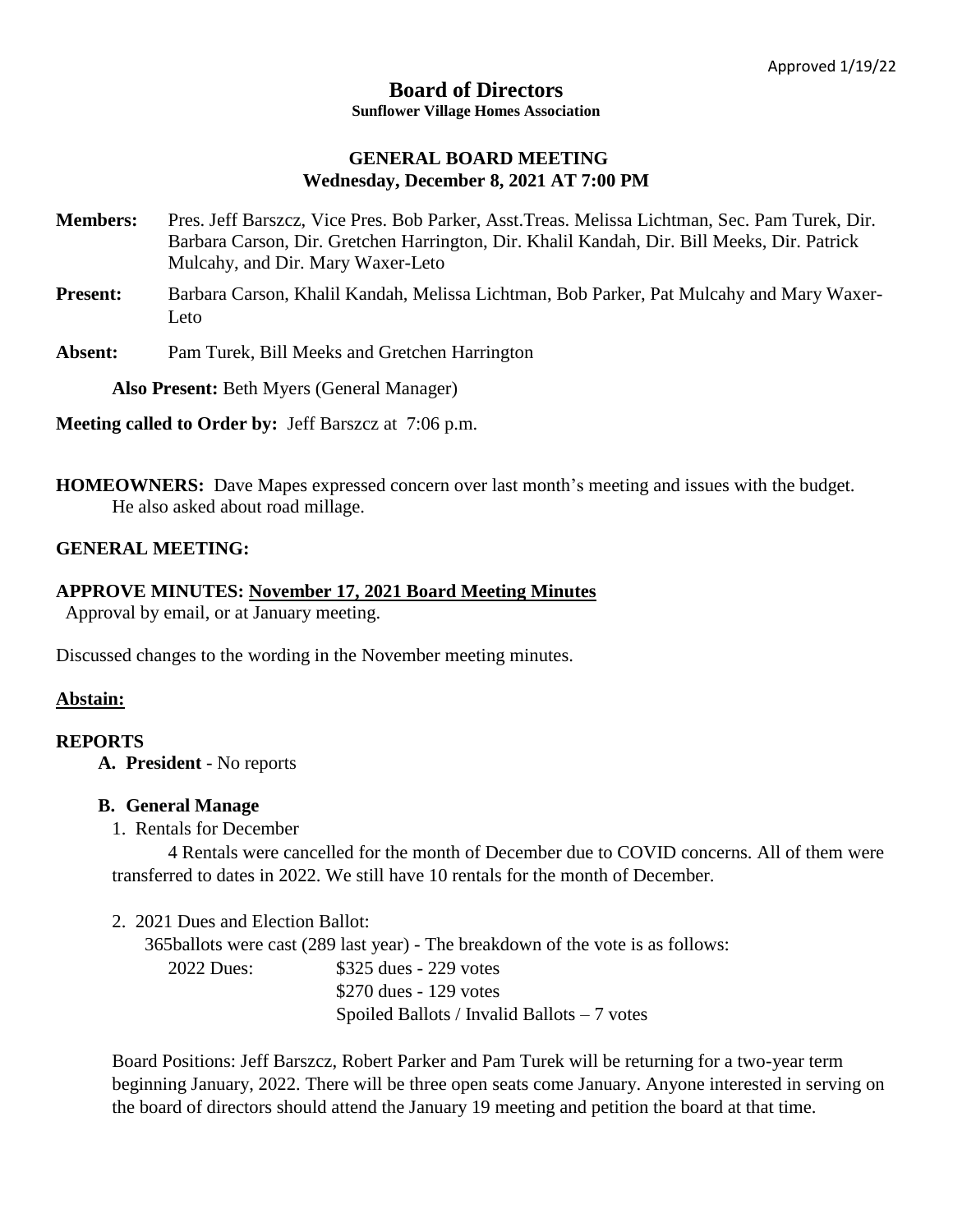### 3. Dues

2022 Dues statements will be mailed this week.

### 4. Christmas Light Contest

 We are still seeking two judges for the Christmas Light Contest. If no one volunteers, there will not be a contest this year.

Judging is scheduled to take place on Saturday, December 18 between 6 and 9 PM. Prizes will be given as follows:

1st Place - \$50 Target gift card (one for North of Warren & one for South of Warren) 2nd Place - \$25 Target gift card (one for North & one for South) Honorable mention (up to 6 sub-wide) - Sunflower Pool Guest Pass

\*5. Lawn care bids are attached. We've delayed approving this contract because we've been attempting to bring the bid down in cost but have not been successful. Only two companies elected to bid on this contract.

# **Motion made by: Barbara Carson to accept clean-cut bid. Supported by Pat Mulcahy. All in Favor. Motion Carried.**

The staff appreciates all board members for the time you give to the smooth running of Sunflower. Thank you for giving so much of yourselves, for the care and concern you display for the Association and for the support you give to the staff. Thank you all for a job well done and best wishes to those members who will not be returning in 2022. You will be missed!

We wish all of you and your families a wonderful Holiday Season and a prosperous and peaceful new year.

\*denotes Board action needed

## **C. Maintenance Manager**

Work Completed at Hanford Clubhouse:

- Walk through the clubhouses on Mondays after weekend rentals to check for problems.
- Shovel and salt sidewalk at front entrance.
- Install 2 15-amp single pole tandem breakers into breaker panel in the pump room for exterior lighting.
- Replace 9volt batteries in all electronic locks at both clubhouses.
- Shovel and salt walk to pool entrance for contractor access.
- Horton Plumbing installed new hot water storage tank in the pump room. Work completed at Gainsborough Clubhouse:
- 
- Insert curb markers at driveway entrances to parking lots for snowplowing.

• Check phones and internet, both were not working. Called WOW to schedule repairs. Repair technician came out on 12-3-21 to trouble shoot problem. Underground cable from pedestal to clubhouse went bad. Tech